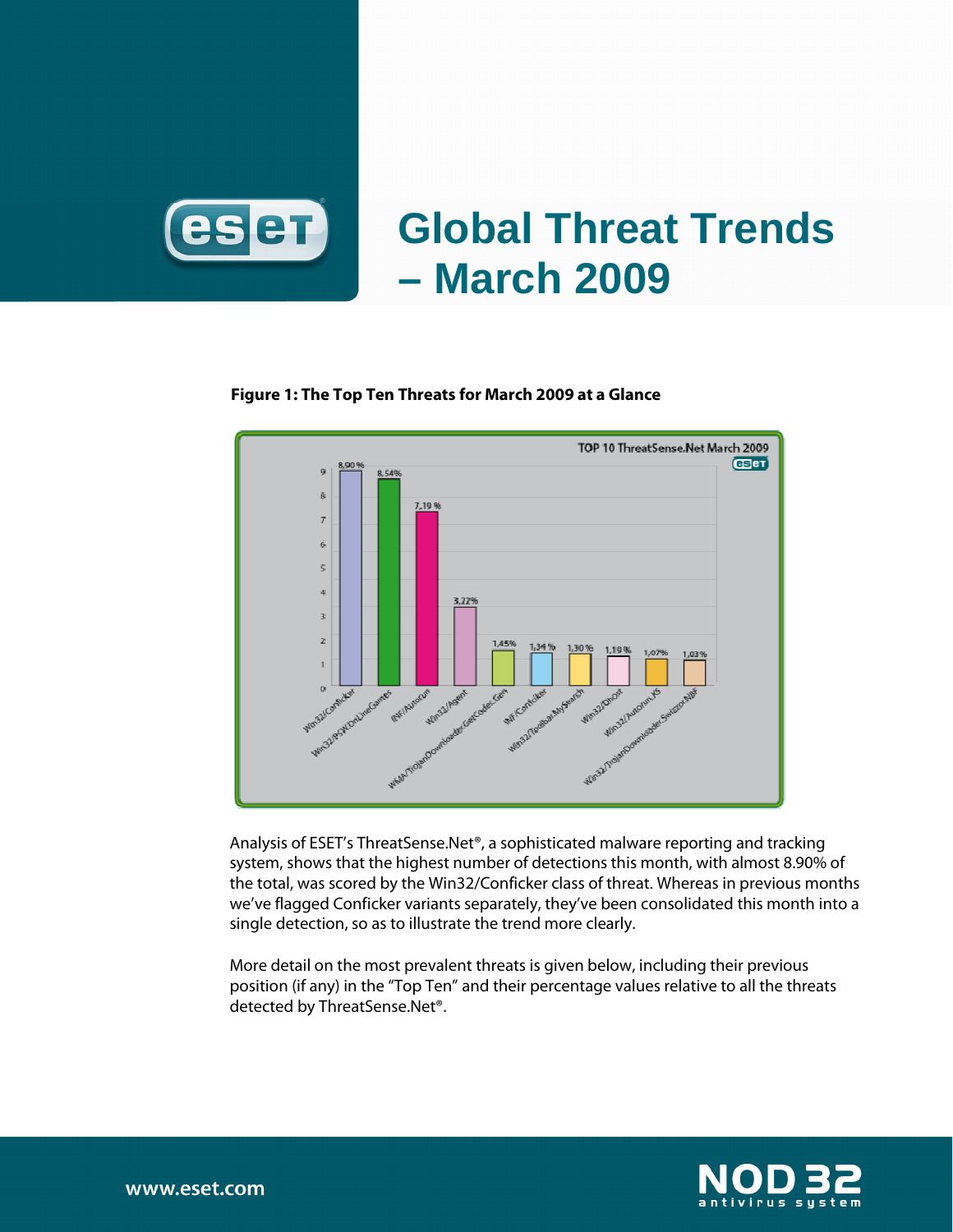# **1. Win32/Conficker**

**Previous Ranking**: 3 **Percentage Detected**: 8.90%

The Win32/Conflicker threat is a network worm that originally propagated by exploiting a recent vulnerability in the Windows operating system. This vulnerability is present in the RPC sub system and can be remotely exploited by an attacker without valid user credentials. Depending on the variant, it may also spread via unsecured shared folders and by removable media, making use of the Autorun facility enabled by default in Windows

Win32/Conflicker loads a DLL through the svchost process. This threat contacts web servers with pre-computed domain names to download additional malicious components. Fuller descriptions of Conficker are available at http://www.eset.eu/buxus/generate\_page.php?page\_id=279&lng=en.

### **What does this mean for the End User?**

While ESET has effective detection for Conficker, it's important for end users to ensure that their systems are updated with the Microsoft patch, which has been available since the end of October, so as to avoid other threats using the same vulnerability. Information on the vulnerability itself is available http://www.microsoft.com/technet/security/Bulletin/ms08-067.mspx. The Research team in San Diego has blogged extensively on Conficker issues: http://www.eset.com/threat-center/blog/?cat=203

### **2. Win32/PSW.OnLineGames**

**Previous Ranking**: 1 **Percentage Detected**: 8.54%

This is a family of Trojans with keylogging and (sometimes) rootkit capabilities which gather information relating to online games and credentials for participating. Characteristically, the information is sent to a remote intruder's PC.

### **What does this mean for the End User?**

These Trojans are still found in very high volumes, and game players need remain alert.

However, it's also important that participants in MMORPGs (Massively Multi-player Online Role Playing Games) like Lineage and World of Warcraft, as well as "metaverses" like Second Life, continue to be aware of the range of other threats ranged against them. The ESET Malware Intelligence team considered this issue at more length in the ESET 2008 Year End Global Threat Report, which can be found at http://www.eset.com/threatcenter/threat\_trends/EsetGlobalThreatReport(Jan2009).pdf



1.866.343.ESET (3738)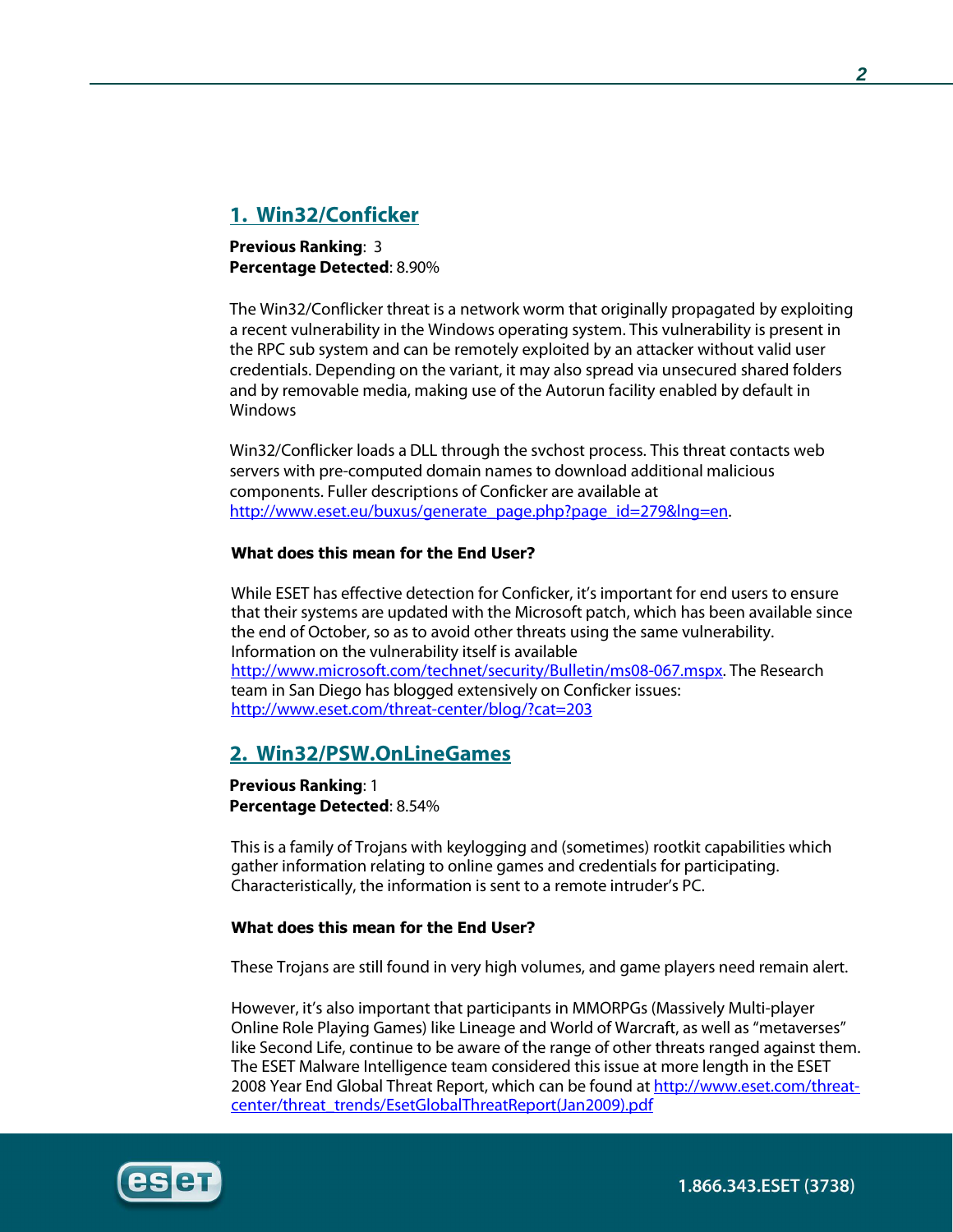**3** 

### **3. INF/Autorun**

**Previous Ranking**: 2 **Percentage Detected**: 7. 19%

This detection label is used to describe a variety of malware using the file autorun.inf as a way of compromising a PC. This file contains information on programs meant to run automatically when removable media (often USB flash drives and similar devices) are accessed by a Windows PC user. ESET security software heuristically identifies malware that installs or modifies autorun.inf files as INF/Autorun unless it is identified as a member of a specific malware family.

### **What does this mean for the End User?**

Removable devices are useful and very popular: of course, malware authors are well aware of this, as INF/Autorun's return to the number one spot clearly indicates. Here's why it's a problem.

The default Autorun setting in Windows will automatically run a program listed in the autorun.inf file when you access many kinds of removable media. There are many types of malware that copy themselves to removable storage devices: while this isn't always the program's primary distribution mechanism, malware authors are always ready to build in a little extra "value" by including an additional infection technique.

While using this mechanism can make it easy to spot for a scanner that uses this heuristic, it's better, as Randy Abrams has suggested in our blog (http://www.eset.com/threat-center/blog/?p=94; http://www.eset.com/threatcenter/blog/?p=828) to disable the Autorun function by default, rather than to relay on antivirus to detect it in every case.

### **4. Win32/Agent**

**Previous Ranking**: 4 **Percentage Detected**: 3.22%

ESET NOD32 describes this detection of malicious code as generic, as it describes members of a broad malware family capable of stealing user information from infected PCs.

To achieve this, the malware usually copies itself into temporary locations and adds keys to the registry which refers to this file or similar ones created randomly in other operating system's folders, which will let the process run at every system startup.

**What does this mean for the End User?** 

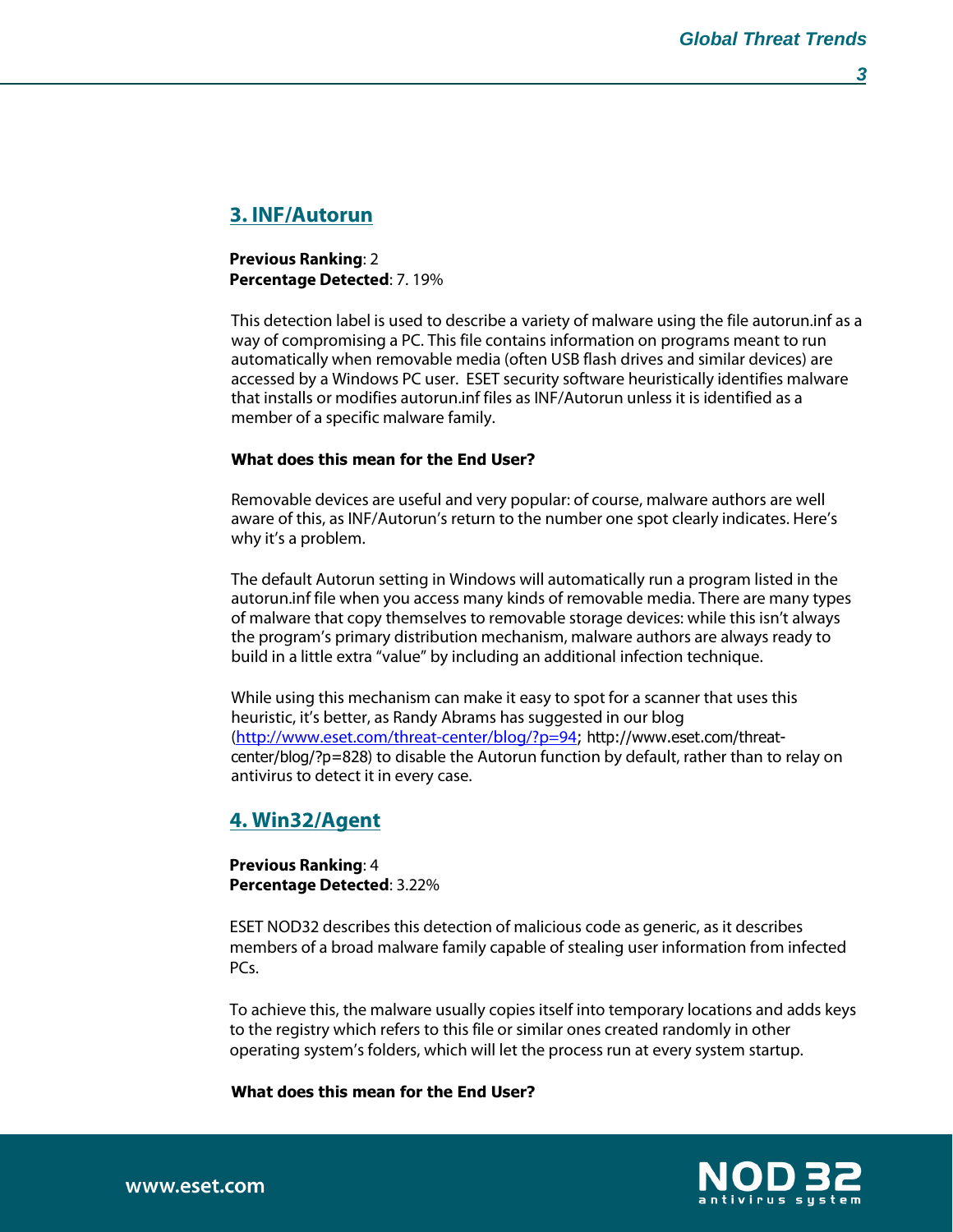Creating random filenames is another approach to making it harder to use filenames as a way to spot malware, and has been used many times over the year. While it can help on occasion, it shouldn't be relied on. We'd suggest that you should be particularly wary of anti-malware packages that appear to use filenames as a primary identification mechanism, especially when they use advertising hooks like "Our product is the only one that detects nastytrojan.dll."

# **5. WMA/TrojanDownloader.GetCodec**

**Previous Ranking**: 7 **Percentage Detected**: 1.45%

Win32/GetCodec.A is a type of malware that modifies media files. This Trojan converts all audio files found on a computer to the WMA format and adds a field to the header that includes a URL pointing the user to a new codec, claiming that the codec has to be downloaded so that the media file can be read. WMA/TrojanDownloader.GetCodec.Gen is a downloader closely related to Wimad.N which facilitates infection by GetCodec variants like Win32/GetCodec.A.

### **What does this mean for the End User?**

Passing off a malicious file as a new video codec is a long-standing social engineering technique exploited by many malware authors and distributors. As with Wimad, the victim is tricked into running malicious code he believes will do something useful or interesting. While there's no simple, universal test to indicate whether what appears to be a new codec is a genuine enhancement or a Trojan horse of some sort, we would encourage you to be cautious and skeptical: about any unsolicited invitation to download a new utility. Even if the utility seems to come from a trusted site (see http://www.eset.com/threat-center/blog/?p=828, for example), it pays to verify as best you can that it's genuine.

# **6. INF/Conficker**

**Previous Ranking**: 15 **Percentage Detected**: 1.34%

INF/Conficker is related to the INF/Autorun detection: it's applied to a version of the file autorun.inf used to spread later variants of the Conficker worm. As far as the end user is concerned, **t**his malware provides one more good reason for disabling the Autorun facility: see the section on INF/Autorun earlier.

# **7. Win32/Toolbar.MywebSearch**

**Previous Ranking**: 9

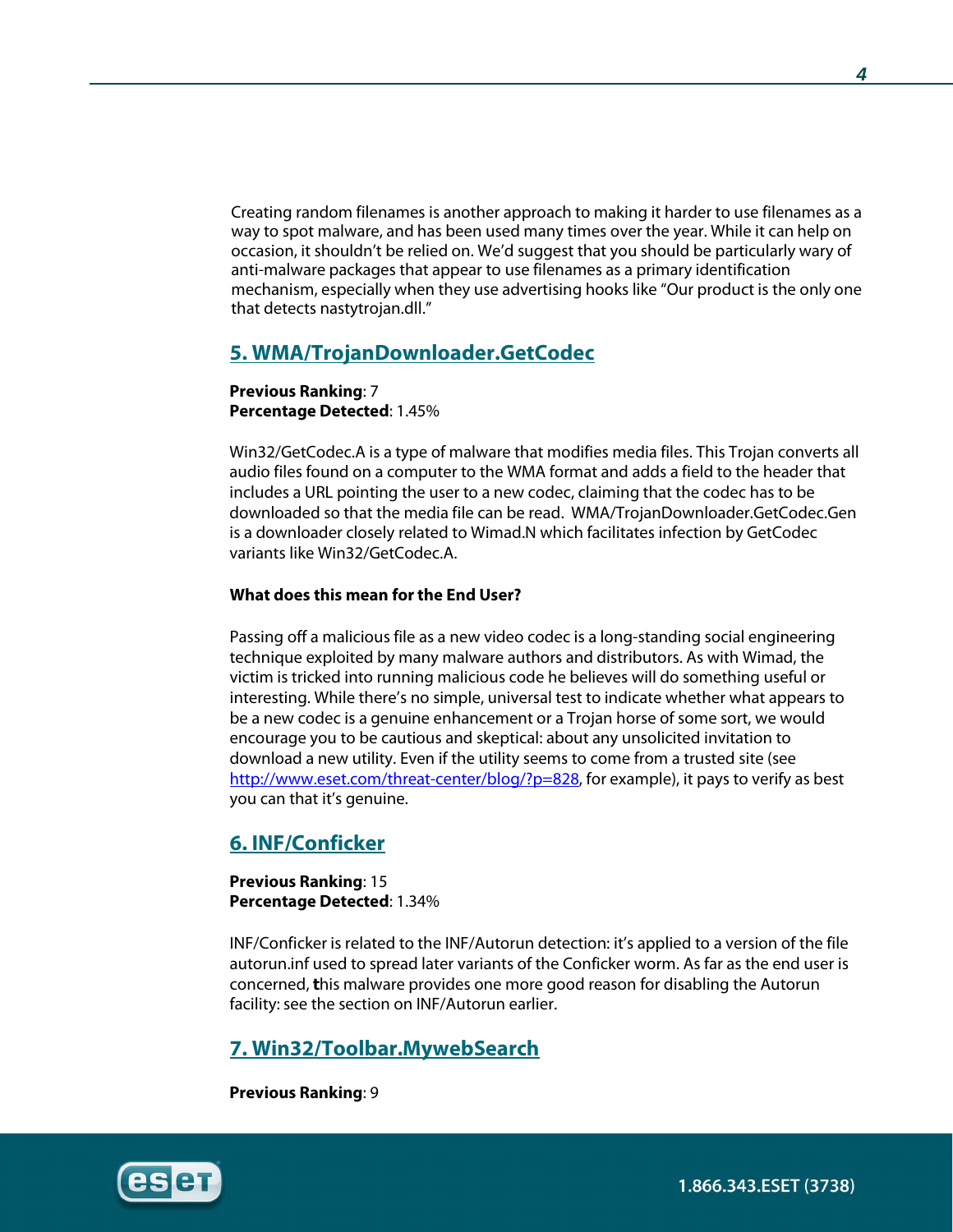### **Percentage Detected**: 1.30%

This is a Potentially Unwanted Application (PUA). In this case, it's a toolbar which includes a search function that directs searches through MyWebSearch.com.

### **What does this mean for the End User?**

This particular nuisance has been a consistent visitor to our "top ten" lists for many months.

Anti-malware companies are sometimes reluctant to flag PUAs as out-and-out malware, and PUA detection is often an option rather than a scanner default, because some adware and spyware can be considered legitimate, especially if it mentions (even in the small print of its EULA or End User Licensing Agreement) the behavior that makes it potentially unwanted. It always pays to read the small print.

# **8. Win32/Qhost**

### **Previous Ranking**: 16 **Percentage Detected**: 1.19%

This threat copies itself to the %system32% folder of Windows before starting. It then communicates over DNS with its command and control server. Win32/Qhost can spread through e-mail and gives control of an infected computer to an attacker. This group of trojans modifies the host's file in order to redirect traffic for specific domains.

### **What does this mean for the End User?**

This is an example of a Trojan that modifies the DNS settings on an infected machine in order to change the way that domain names are mapped to IP addresses. This is often done so that the compromised machine can't connect to a security vendor's site to download updates, or to redirect attempts to connect to one legitimate site so that a malicious site is accessed instead. Qhost usually does this in order to execute a Man in the Middle (MITM) banking attack. It doesn't pay to make too many assumptions about where you are on the Internet.

# **9. Win32/Autorun.KS**

### **Previous Ranking**: 17 **Percentage Detected**: 1.07%

Threats identified with the label 'AutoRun' are known to use the Autorun.INF file. This file is used to automatically start programs upon insertion of a removable drive in a computer. There'll be a description of this particular bot on the ESET web site shortly, The

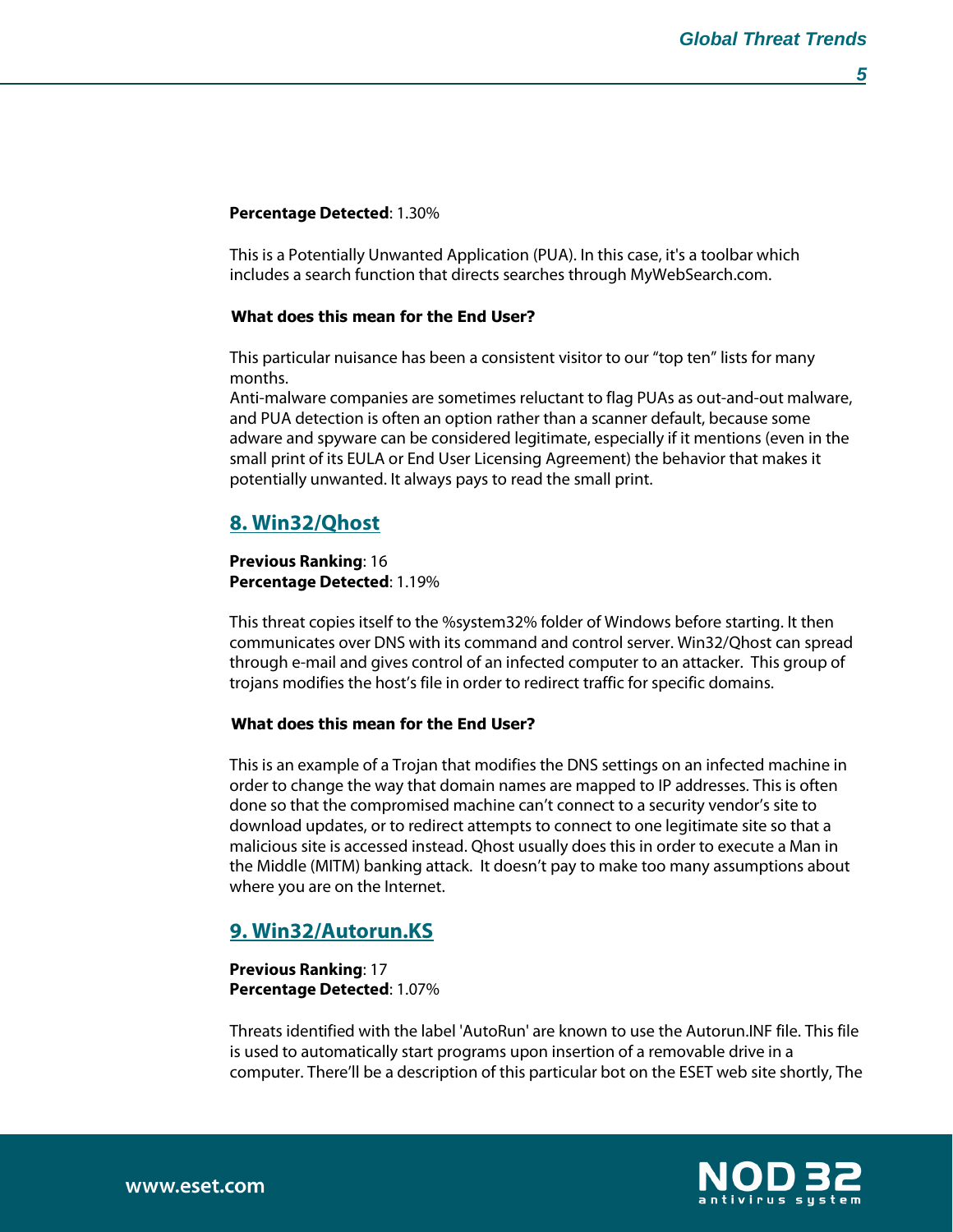general implications of this particular threat for the end user are much the same as for malware detected as INF/Autorun.

### **10. Win32/TrojanDownloader.Swizzor.NBF**

### **Previous Ranking**: 6 **Percentage Detected**: 1.03%

The Win32/TrojanDownloader.Swizzor malware family is commonly used to download and install other malicious components on an infected computer.

The Swizzor malware has been seen installing multiple adware components on infected hosts. Some variants of the Swizzor family will not execute on systems using the Russian language.

### **What does this mean for the End User?**

As we've discussed many times before, there is often no clear distinction between outand-out malware and other nuisances such as adware, and malware is frequent used to promote advertising. Whereas virus authors used to do what they did without commercial gain, whether from misguidance, mischief or malice, contemporary malware authors are more often driven by profit.

The avoidance of infection in certain countries may, Pierre-Marc Bureau has suggested, be an attempt by malware authors to limit their exposure to legal penalties in countries where prosecution is only carried out where infections are found within its borders. The earliest version of Conficker used a different technique to avoid infecting PCs in the Ukraine. These tricks may or may not tell us something about the nationality of the attackers.

# **Current and Recent Events**

### **Conficker**

The gang behind Conficker has been very active during the month of March. The latest variant of this malware, labeled as W32/Conficker.X by ESET Antivirus and Conficker.C by some other vendors, includes a new update mechanism that will be activated on April 1. While we can only guess at the total number of zombie machines (infected systems that can be used by the botnet), it's likely to be over a million.

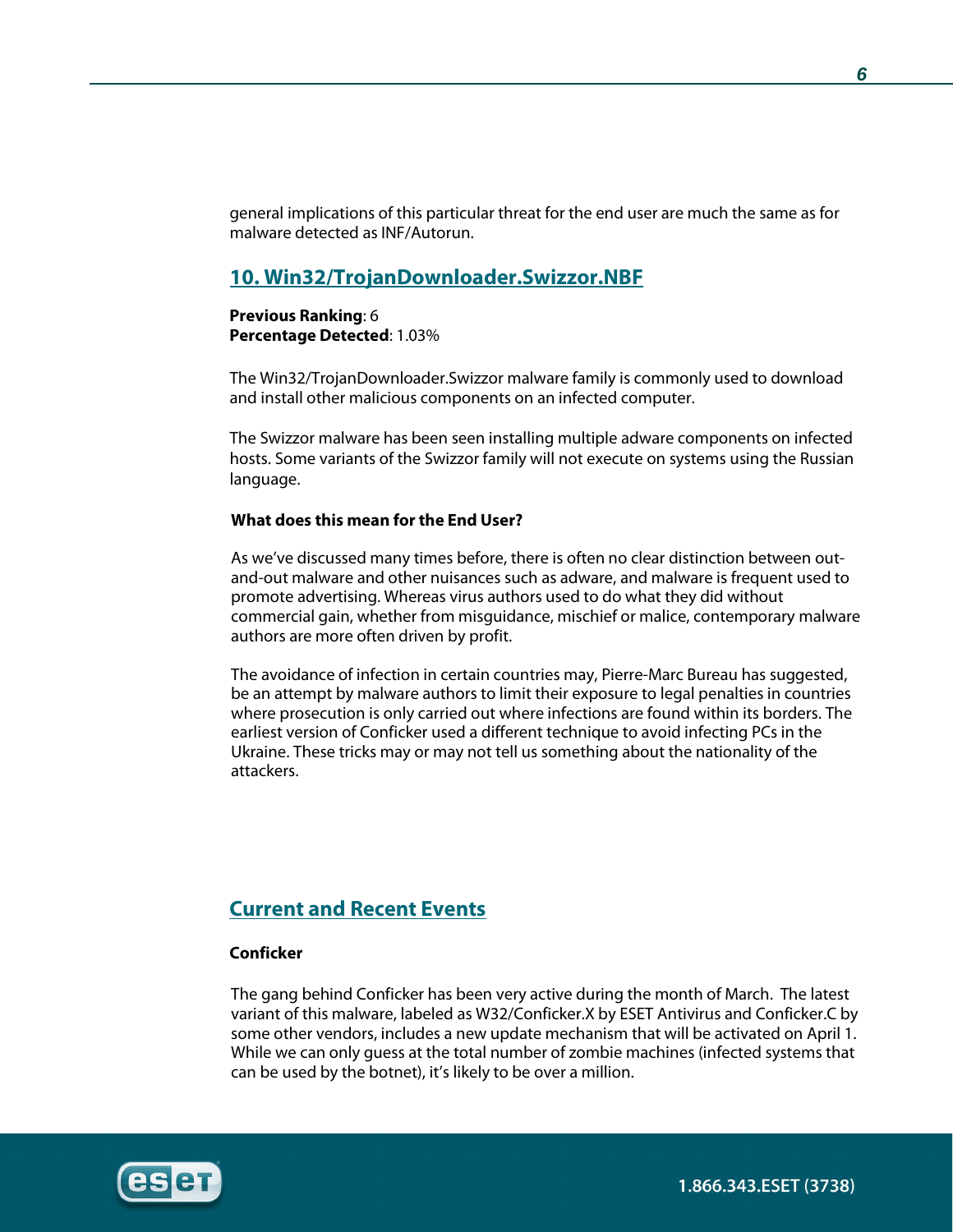Analysis of our ThreatSense.net threat monitoring system shows that a hair-raising 3.88% of PCs owned by our customers were attacked recently by Conficker variants, and would have been at direct risk of infection, had they not been protected by a particularly effective proactive detection. It is hard to say what, if anything, the attackers will do with their botnet on or after April 1st, or exactly what the impact will be, but ESET is closely monitoring the situation with dedicated monitoring systems, close collaboration with research community initiatives such as the Conficker Working Group, and augmented staff.

For more information on Conficker, please refer to our blog posts on the topic on our blog, www.eset.com/threat-center/blog, where we'll be continue to flag interesting developments such as the vulnerability scanning tools developed by the Honeynet Project et al. The latest version of the cleaning tool released by ESET can be found here: http://www.eset.eu/buxus/generate\_page.php?page\_id=22675 There is also an exhaustive analysis available at http://mtc.sri.com/conficker.

#### **Scareware and Ransomware**

The earliest Conficker variant also had an update mechanism, though it received rather less attention than the latest variant's April 1st update. Conficker.A's very specific purpose was to download a file called loadav.exe. The name suggests that this was a fake security application, but no-one ever saw it because the server on which it was to be hosted never went online. Of course, there's been plenty of other fake AV activity in the past months, including reports of search engine optimization being used to misdirect people googling for Conficker-related information to web sites serving fake AV.

A particularly ugly development is the emergence of attacks in which the Vundo (Virtumonde) Trojan and rogue anti-malware (scareware) programs are implicated. These attacks go beyond offering useless rogue anti-malware to inflicting actual damage on user data files, so as to force the victim to pay for another "utility" in order to recover them. The attacks ESET is seeing at the time of writing involve the dropping of a Trojan called fpfstb.dll - which we, among others, detect as Xrupter- into the system directory (%sysdir%), and creating or changing a number of registry keys.

Xruptr looks for data files in the "My Documents" folder and encrypts them. The types of file targeted include many that may be critically important for personal or business reasons to the victim: Word, Powerpoint and Excel documents, .JPGs (photographs and other types of picture), even PDFs, which can be almost anything. The victim then sees messages like these in the system tray:

"Windows has detected that the following files seems to be corrupted. To prevent future data corruption, click Repair button below. "

"Please, register your copy of FileFix Professional 2009 to repair all corrupted files. Click here to open Buy now page. "

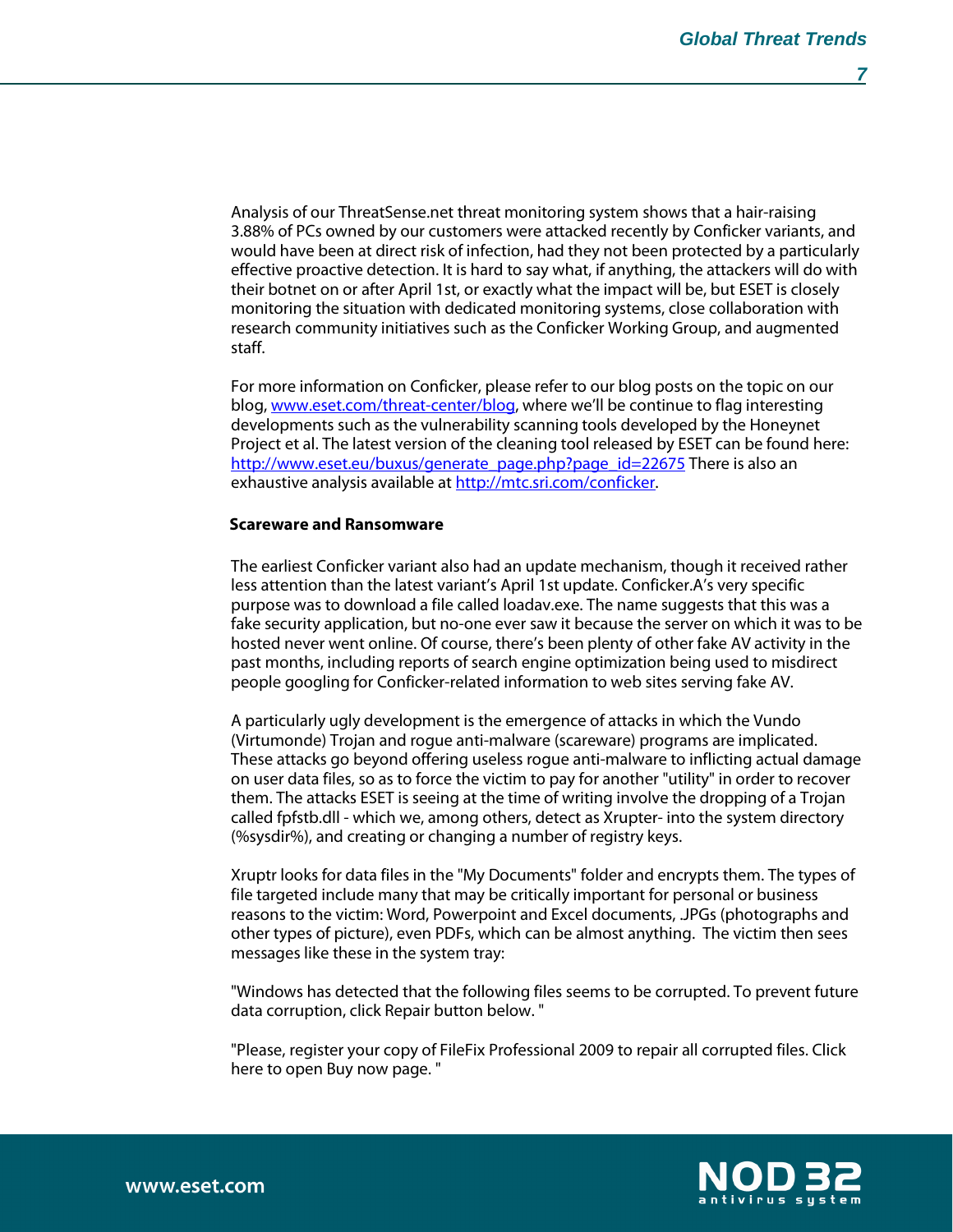FileFix does decrypt the affected files so that they're accessible again, but only at a price (and it only decrypts the files that Xrupter has weakly encrypted: it's useless as a general decryption utility and may well be used for other malicious purposes in the future). Furthermore, its home web site is was, when last checked, knocked offline, victims of this scam probably can't access it anyway.

Fortunately, a number of sources have made alternative (and free!) decryption utilities available.

There's nothing new about ransomware of course: however, the combination of fake security software and data-diddling as a means of extortion as two prongs of the same attack seems, somehow, particularly unpleasant. Nonetheless, I'm sure we'll see more of such attacks. More on this one can be found here: http://www.eset.com/threatcenter/blog/?p=831

### **CanSecWest**

The CanSecWest conference was held from March 18th to 20th. CanSecWest is a yearly event that brings together security researchers from around the globe. The topics focus mainly on offensive technologies, and the content of the presentations is highly technical. In one of the most interesting presentations this year, Sergio Alvarez looked at ways to hack into mobile devices like the iPhone and Android. From a hardware perspective, Andrea Barisani and Daniel Bianco presented a technique to listen to keyboard strokes using a laser microphone and frequency analysis. Dino Dai Zovi and Charlie Miller presented new techniques on finding bugs and exploiting them on the OS X platform. Another great presentation was by Wei Zhao on the underground hackers group of China, their evolution, and their model of operation.

CanSecWest also hosts the Pwn2Own contest which attracted a lot of media attention this year. Two researchers claimed the prizes for this contest by hacking into fully patched systems. Charlie Miller was able to gain control of a MacBook while another researcher using the pseudonym "Nils" was able to penetrate all three computers: Windows through Internet Explorer 8, Linux through FireFox, and OS X through Safari. More information on this conference can be found here, http://cansecwest.com/ and on the pwn2own contest here:

http://dvlabs.tippingpoint.com/blog/2009/02/25/pwn2own-2009

#### **BBC Botnet**

The BBC controversially spent several thousand pounds buying a botnet consisting of nearly 22,000 PCs. It then proceeded to use the botnet to run a simulated spam mailout and a simulated Distributed Denial of Service attack on a server owned by Prevx, by agreement. It then changed the wallpaper on the compromised systems to let the owners know that there was a problem, before ''dismantling'' the botnet. However, by doing so, it broke at least one provision of the UK's Computer Misuse Act, though it's unlikely that there will be a prosecution.